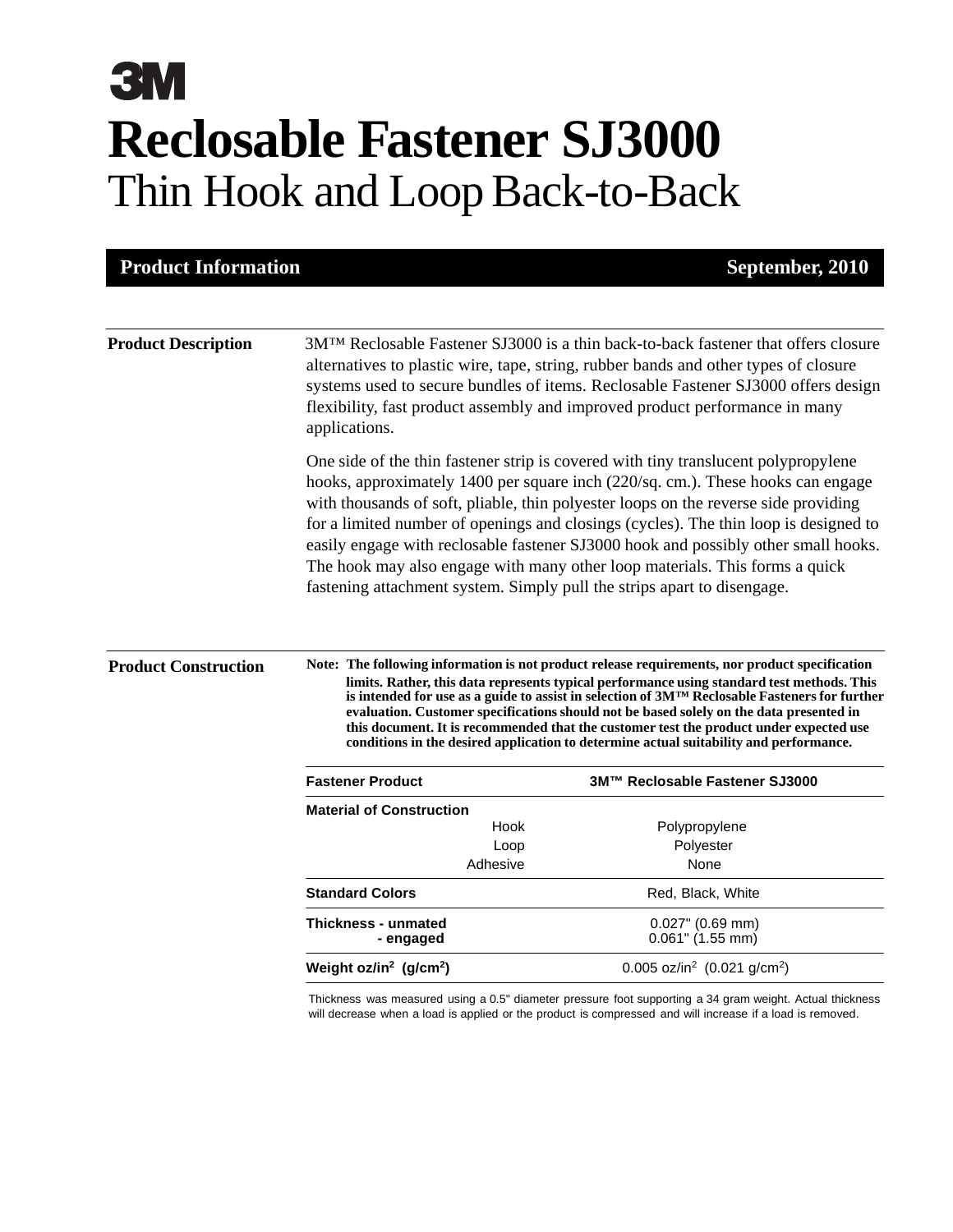### **3M**™ **Reclosable Fastener SJ3000**

Thin Hook and Loop Back to Back

#### **Typical Performance**

**Properties and** 

**Characteristics**

**Unless stated, typical system performance characteristics were measured under controlled laboratory**  conditions of  $72^{\circ}F \pm 5^{\circ}F (22^{\circ}C \pm 2.7^{\circ}C)$  and  $50\% \pm 10\%$  relative humidity. The user should evaluate **products in the actual application to ensure suitable performance for the intended use.**

| <b>Fastener Product</b>                                                                                                                                                                            | 3M™ Reclosable Fastener SJ3000                                                              |  |  |  |  |
|----------------------------------------------------------------------------------------------------------------------------------------------------------------------------------------------------|---------------------------------------------------------------------------------------------|--|--|--|--|
| Performance tests are determined by measuring the performance of the entire reclosable fastener when<br>the hook on one side is engaged to the loop on the other side of the fastener.             |                                                                                             |  |  |  |  |
| <b>CLOSURE SHEAR (Rigid to Rigid Substrates)</b>                                                                                                                                                   | Pounds <sub>F</sub> /inch <sup>2</sup> (Newtons/cm <sup>2</sup> )                           |  |  |  |  |
| Dynamic Shear (1/2" x 1" overlap)                                                                                                                                                                  | 31(21.6)                                                                                    |  |  |  |  |
| <b>Static Shear Holding Strength</b>                                                                                                                                                               | Holds 1.1#/in <sup>2</sup> (77.5 grams/cm <sup>2</sup> ) for indicated time and temperature |  |  |  |  |
| 100°F (38°C)/100% R.H.                                                                                                                                                                             | 10,000 minutes                                                                              |  |  |  |  |
| 120°F (49°C)                                                                                                                                                                                       | 10,000 minutes                                                                              |  |  |  |  |
| 158°F (70°C)                                                                                                                                                                                       | 10,000 minutes                                                                              |  |  |  |  |
| 200°F (93°C)                                                                                                                                                                                       | 10,000 minutes                                                                              |  |  |  |  |
| PEEL at 12 inches (305mm) per minute                                                                                                                                                               | Pounds $E$ inch width                                                                       |  |  |  |  |
| "T" Peel Force (Flexible to Flexible)                                                                                                                                                              | 2.2                                                                                         |  |  |  |  |
| 90° Peel Force (Flexible to Rigid) - Average                                                                                                                                                       | 3.0                                                                                         |  |  |  |  |
| <b>CLOSURE CYCLE LIFE</b>                                                                                                                                                                          | 15                                                                                          |  |  |  |  |
| Cycle life is the number of cycles (openings and closings) that the fastener is subjected to while maintaining<br>50% or greater of the 2nd closure peel values. Initial peels are slightly higher |                                                                                             |  |  |  |  |

**SHELF LIFE TWELF LIFE TWELF ASSESS** Twenty four months from date of manufacturing when stored in original packaging at  $70^{\circ}$ F  $\pm$  10°F  $(21^{\circ}C \pm 5.5^{\circ}C)$  and 50%  $\pm$  10% relative humidity.

**Note: Long Term Static Load:** Conditions such as temperature variations, engagement area, closure pressure and vibrations or side to side movement after engagement or exposure to prolonged periods of moisture, ultraviolet or other environmental factors can affect the closure strength and long term static load performance. Reclosable fasteners may slip or creep in the direction of the static load forces when subjected to static loads at temperatures or weights greater than indicated. The user is responsible for designing the amount of fastening area based upon the specific conditions for the application. Four square inches of fastening area per pound (57.3 sq. cm/kilogram) of static load is suggested as a starting point for such evaluations.

#### **Additional Performance Characteristics**

**Chemical Resistance:** The polypropylene hook and polyester loop resist incidental attack by most common solvents and alkaline solutions. Acid solutions may cause deterioration of the loop. Small amounts of oils, mold release agents would not be expected to cause performance issues when in contact with 3M™ Reclosable Fastener SJ3000, except for the possible difficulty in starting a wrap.

**Plasticizer Resistance:** The polypropylene hook and polyester loop should have good resistance to direct contact with most plasticized materials.

**Flammability Resistance:** Reclosable Fastener SJ3000 will not pass common flammability tests when tested unattached to an substrate. If you need reclosable fasteners to meet many of the standard flammability tests (such as FAR 25.853, FMVSS-302), you may want to consider using 3M™ Reclosable Fasteners SJ3418FR/19FR, SJ3518FR/19FR and SJ3486FR/87FR.

**Water (Humidity) Resistance:** Closure strength should be minimally affected by high humidity conditions.  $-2$  -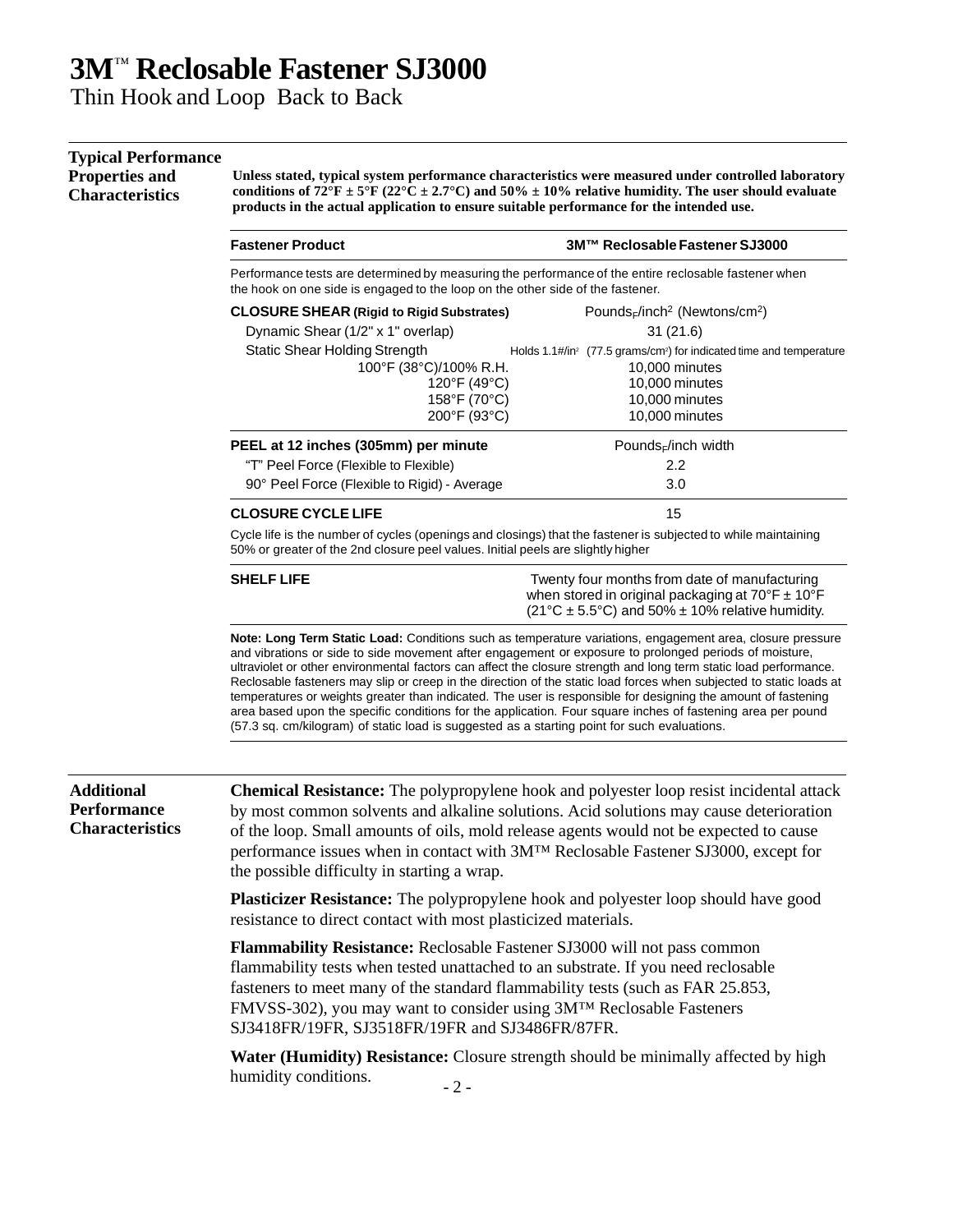### **3M**™ **Reclosable Fastener SJ3000**

Thin Hook and Loop Back to Back

| <b>Attachment Techniques</b> | The following information is intended to assist the designer considering the use of<br>3MTM Reclosable Fastener SJ3000. It is recommended that the user evaluate 3M<br>products to determine whether they are fit for a particular purpose and suitable for<br>the user's materials, method of application and desired end use.                                                                                                                                                                                                                                           |  |  |  |  |
|------------------------------|---------------------------------------------------------------------------------------------------------------------------------------------------------------------------------------------------------------------------------------------------------------------------------------------------------------------------------------------------------------------------------------------------------------------------------------------------------------------------------------------------------------------------------------------------------------------------|--|--|--|--|
|                              | Reclosable fastener SJ3000 can easily be cut to desired dimensions and shapes per<br>application need. The product is often used in rectangular strips 1/2" width by<br>appropriate length required to wrap at least one and one half times around item(s)<br>being bundled plus a $0.5$ inch $(1.3 \text{ cm})$ tab or flag. A common formula for<br>determining desired length is:                                                                                                                                                                                      |  |  |  |  |
|                              | (Bundle or item circumference in inches) $x(1.5) + 0.5$ inch                                                                                                                                                                                                                                                                                                                                                                                                                                                                                                              |  |  |  |  |
|                              | (Bundle or item circumference in centimeters) $x(1.5) + 1.3$ cm                                                                                                                                                                                                                                                                                                                                                                                                                                                                                                           |  |  |  |  |
|                              | While reclosable fastener SJ3000 is more flexible than many common bundling<br>materials, care should be exercised in wrapping bundles that have very small<br>diameters, lest flagging of the end will occur, possibly leading to premature<br>disengagement. To prevent premature or undesirable flagging a small quantity of a<br>curable liquid adhesive, hot melt, epoxy or similar material could be applied<br>joining the exposed end of the fastener with the underlying fastener. This method<br>will make it more difficult to easily disengage the fasteners. |  |  |  |  |
|                              | Rounding the corners can reduce the possibility of edge lifting or flagging while<br>improving the overall appearance of the fastener on the finished product.<br>Mechanically securing the corners of the fastener with rivets, staples, screws, etc.<br>may reduce the closure performance.                                                                                                                                                                                                                                                                             |  |  |  |  |
|                              | Material Surface Preparation: Textured or rough surfaces, especially those that<br>may engage with a hook or loop can allow easier starting of a wrap around an<br>object(s). Very smooth surfaces may cause slippage or difficulty in starting the<br>wrap. In that case the surface could be roughened, or small strips of 3MTM<br>Reclosable Fasteners SJ3506 or SJ3507 could be first applied to the surface.                                                                                                                                                         |  |  |  |  |
|                              | Surfaces containing oils, mold release agents or other coatings and materials that<br>can create a slippery surface should be avoided due to possible difficulty in getting<br>the wrap started, or slipping in usage. It is recommended to remove any surface<br>contaminants that may cause slippage or problems with starting the wrap by using a<br>method suited for the type and quantity of surface slip agent present.                                                                                                                                            |  |  |  |  |
|                              | <b>Engagement Procedure:</b> Highly porous, soft or fragile materials such as some<br>vegetables or foam materials may crush or collapse if too high of a pressure is<br>applied during bundle wrapping. Approximately 2 pounds per inch width (0.4<br>kilograms per centimeter width) is required for engaging reclosable fastener<br>SJ3000 to itself. For all applications, it is important to ensure that an acceptable<br>amount of overlap at the end of the fastener is provided to prevent premature<br>unwrapping or flagging.                                   |  |  |  |  |
|                              | The most common technique for attaching reclosable fastener SJ3000 is to wrap<br>the product upon itself forming the closure system to bundle items together                                                                                                                                                                                                                                                                                                                                                                                                              |  |  |  |  |

the product upon itself, forming the closure system to bundle items together, provide surface protection or to secure items during transport. To ensure full fastener strength the fastener should be completely overlapped, not spiral would unless the reduced engaged surface area is taken into account.